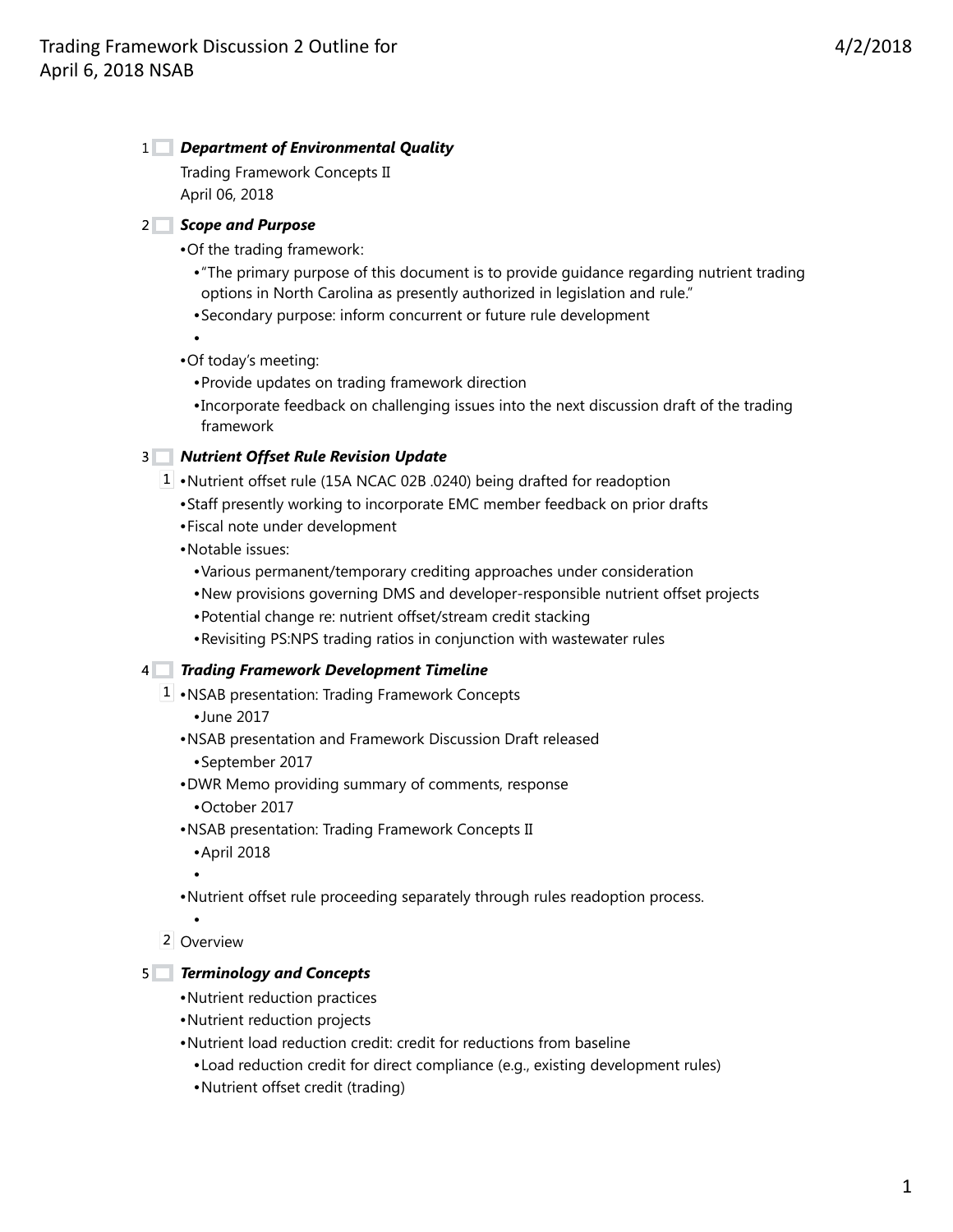- •Nutrient allocation (point sources) can be traded and allow increased loading, but not a credit *per se*
- •Joint compliance: multiple options included in existing rules

## *Trading Framework Contents* 6

- •Trading Concepts
	- •Trading v. Joint Compliance
	- •Trading ratios
	- •Credit stacking
- •Nutrient offset credit trading
	- •Guidance and scenarios
- •Nutrient allocation trading (via permit mods)
	- •Guidance for point sources
- •Joint compliance
	- •Group compliance
	- •Jurisdictional compliance

#### *Discussion Issue #1* 7

•Allowable location of nutrient reduction practice installation for existing development compliance: within jurisdiction or anywhere?

- •Jordan (.0266):
	- •"The load reduction goal shall be designed to achieve [the reduction from] existing developed lands with the police power jurisdiction of the local government."
	- •But also… "In addition, a local government may satisfy the requirements of this item through reduction in nutrient loadings from other sources in the same subwatershed to the extent those reductions go beyond measures otherwise required by statute or rule."
- •Falls (.0278):
	- •"A local government's load reduction need shall be based on the developed lands that fall within its general police powers and within the Falls watershed"
	- •But also… "The program shall address … load reduction opportunities intended from … Lands other than those on which the local government's load reduction need is based…, including lands both within and outside its jurisdiction…"

## *Discussion Issue #2* 8

•

- •Who gets credit for a nutrient reduction practice?
	- •Offset credit trading v. direct compliance
	- •Payer vs. implementer
	- •Clearing ownership of credits
		- •Between sectors
			- •New development overtreatment
			- •Practices on agricultural land
		- •Between jurisdictions
	- •Effect of contractual provisions?
	- •Splitting credits?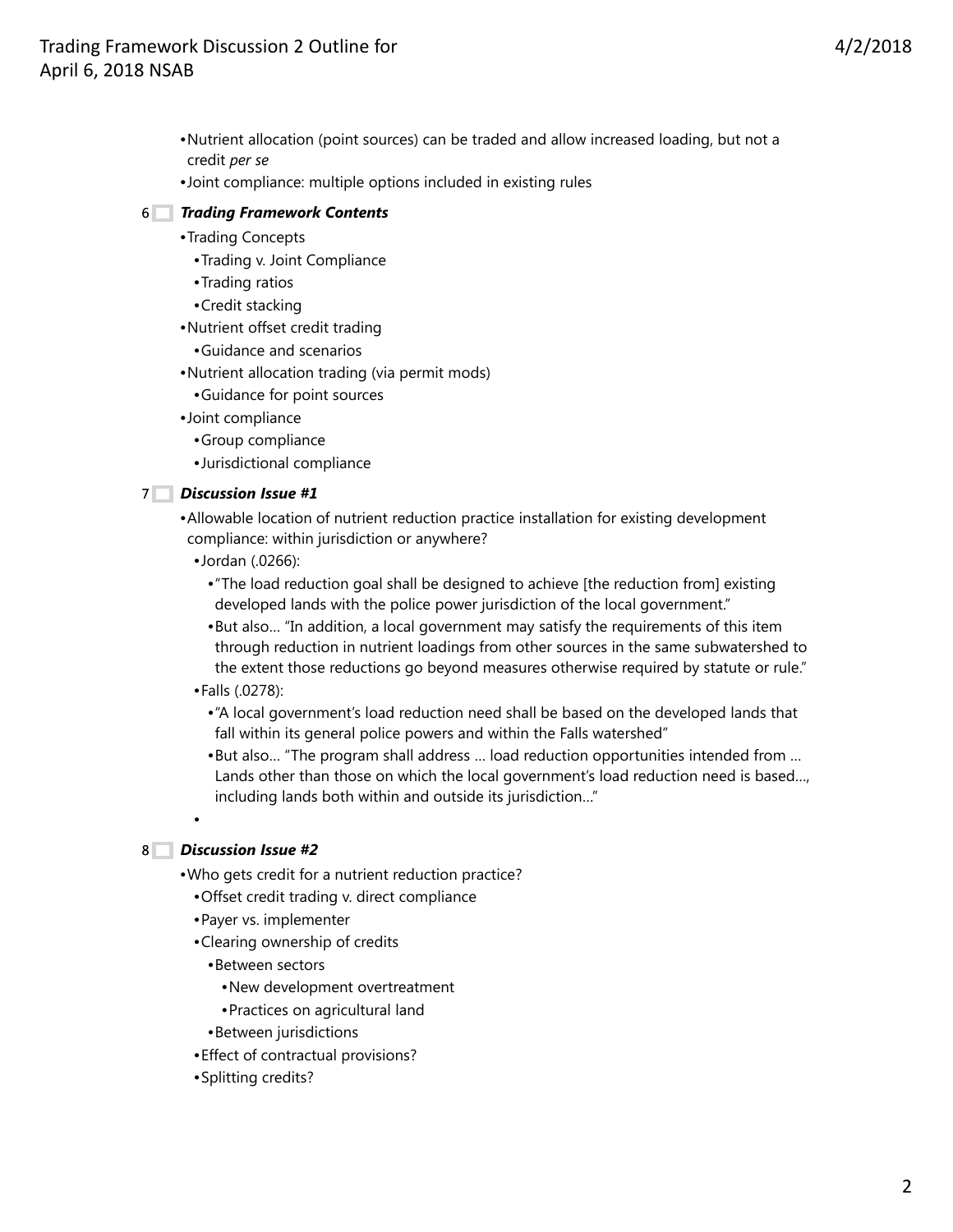### *Discussion Issue #3* 9

- •Who can generate nutrient offset credits?
	- •Private mitigation banks
	- •DMS
	- •NGOs?
	- •Local governments?
	- •Developers?
	- •Point sources?
- •Who can sell nutrient offset credits?
	- •No restrictions
- •Who can buy nutrient offset credits?
	- •Regulated party

#### *Discussion Issue #4* 10

- •Jurisdictional compliance
	- •Wastewater + stormwater compliance bubble
	- •Wastewater overtreatment
		- •Develop nutrient reduction practice
	- •Stormwater overtreatment
		- •Application of trading ratios
		- •Compliance with state/federal NPDES permitting requirements, Clean Water Act, EPA guidance
		- •Verifying PS compliance and NPS reductions through nutrient offset rule?
		- •Joint compliance, trading, or something different altogether?

#### *Discussion Issue #5* 11

- •Permanent credits, term credits, or both?
	- •Current practice and guidance for nutrient offset credits:
		- •All credits term, up to 30 years for agricultural buffer restoration
		- •Projects typically protected with permanent preservation agreements
		- •Stormwater maintenance agreements
		- •Language from prior discussion draft gone or substantially rewritten.
	- •Direct compliance for existing development?
	- •Any future changes part of offset rule presently being readopted.
		- •Permanent v. temporary practices
		- •Permanent v. temporary credit
	- •

#### *Submitted questions?* 12

#### *DWR wants feedback!* 13

- $1 \cdot$  DWR is still in the discussion draft phase for this guidance! •If you have new ideas…
	- •If there are sticking points....